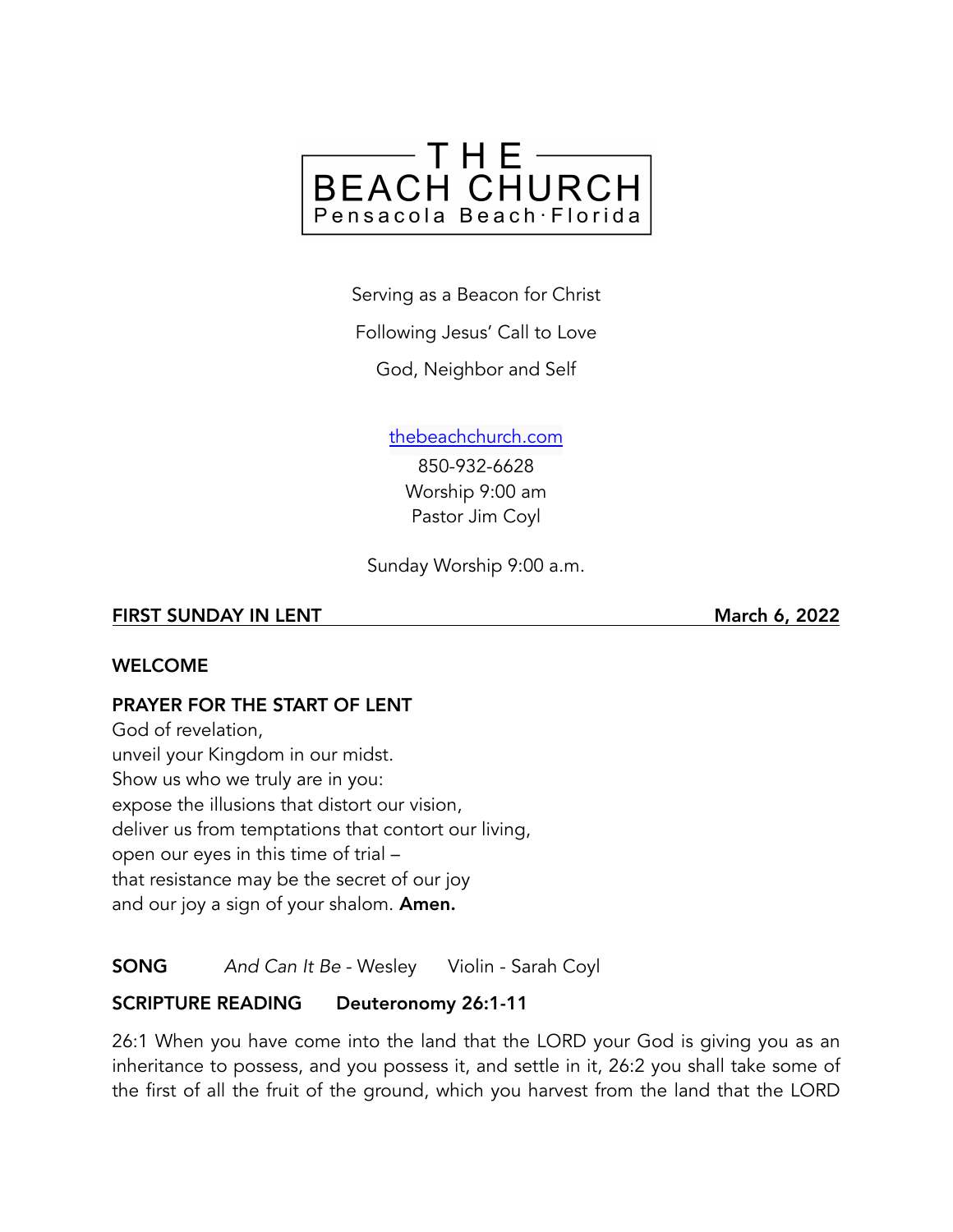your God is giving you, and you shall put it in a basket and go to the place that the LORD your God will choose as a dwelling for his name.

26:3 You shall go to the priest who is in office at that time, and say to him, "Today I declare to the LORD your God that I have come into the land that the LORD swore to our ancestors to give us." 26:4 When the priest takes the basket from your hand and sets it down before the altar of the LORD your God,

26:5 you shall make this response before the LORD your God: "A wandering Aramean was my ancestor; he went down into Egypt and lived there as an alien, few in number, and there he became a great nation, mighty and populous. 26:6 When the Egyptians treated us harshly and afflicted us, by imposing hard labor on us, 26:7 we cried to the LORD, the God of our ancestors; the LORD heard our voice and saw our affliction, our toil, and our oppression. 26:8 The LORD brought us out of Egypt with a mighty hand and an outstretched arm, with a terrifying display of power, and with signs and wonders; 26:9 and he brought us into this place and gave us this land, a land flowing with milk and honey. 26:10 So now I bring the first of the fruit of the ground that you, O LORD, have given me." You shall set it down before the LORD your God and bow down before the LORD your God. 26:11 Then you, together with the Levites and the aliens who reside among you, shall celebrate with all the bounty that the LORD your God has given to you and to your house.

SONG *Shepherd Me O God,* Haugen Violin / Viola, Sarah Coyl

SERMON "God Provides"

PASTORAL PRAYER AND THE LORDS PRAYER

SONG *It Is Well* Violin, Sarah Coyl

BENEDICTION

# FAMILY CORNER

**Read: [Luke 4:1-13](https://www.biblegateway.com/passage/?search=luke+4%3A1-13&version=CEB)**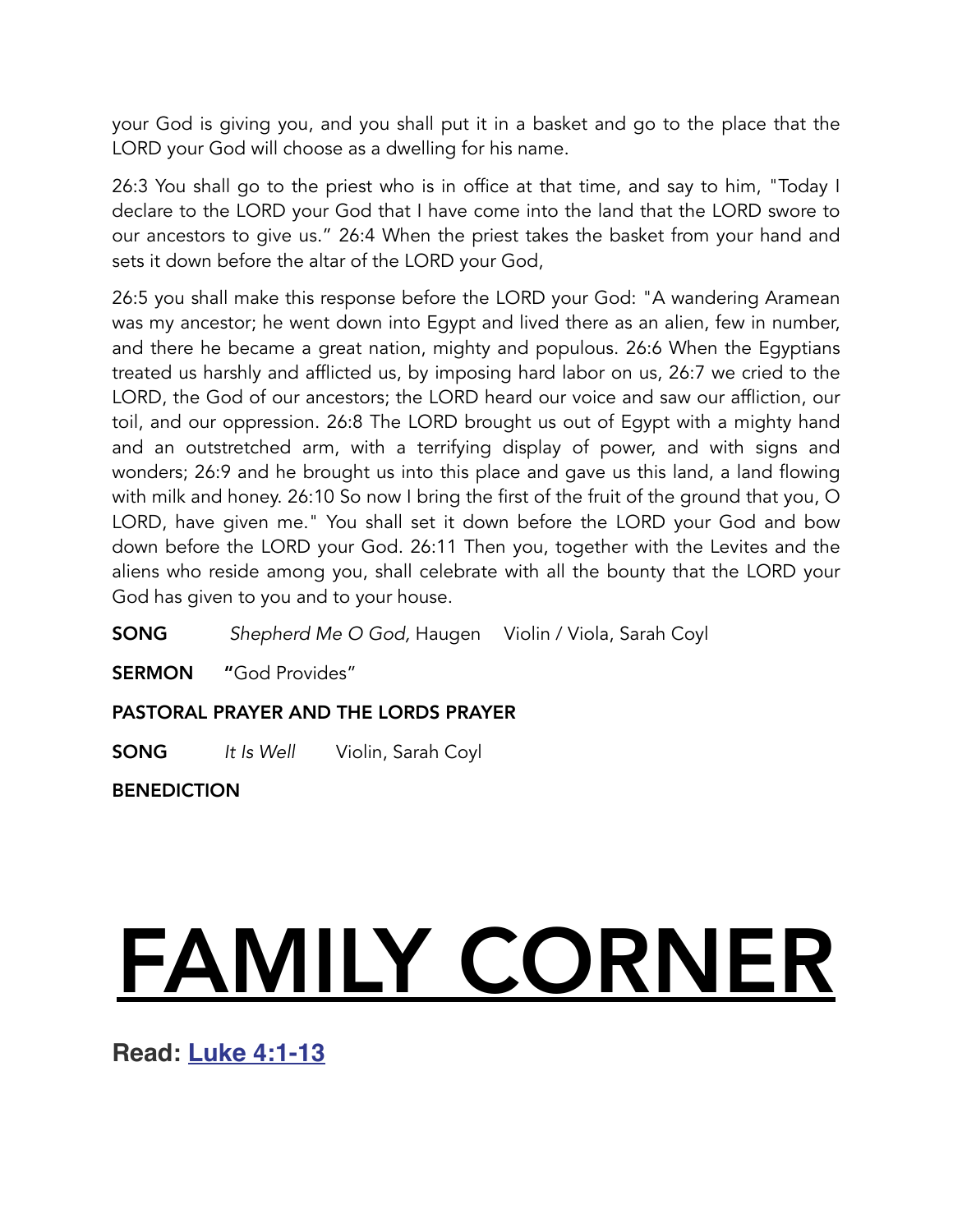Reflect: "After his baptism, Jesus, full of the Holy Spirit... was led by the Spirit in the wilderness, where for forty days he was tempted by the devil." Jesus' baptism marks the start of his ministry on earth. Why does he retreat for forty days? Maybe he hopes to pray, prepare, and plan how to call all people into the Kingdom of God and to share with them the good news of a God who loves them. Surely he is excited about his ministry and eager to get started. But Jesus' ministry will also be incredibly hard – he knows he will be mistrusted and ultimately betrayed. He must face the harsh reality of how his earthly ministry will end. During this time of preparation, the devil tempts Jesus, offering him choices that might sound good – but are choices that take Jesus away from his ministry. So Jesus tells the devil NO.

Respond: Lent is a time of prayer and reflection when we remember Jesus' time in the wilderness. Many people give something up for Lent, like candy or desserts, or they decrease their screen time. People also can add something to their lives, like saying grace at every meal, or reading Bible stories, or saving their spare change for others. What will your family do in Lent? Talk about what God is calling you to do as a family. What is your ministry? How can you best prepare for this ministry together? How can you be your best selves that which God made you to be? Whatever you decide, choose something that brings you closer to God and closer to one another.

## The Mystery of God - Lunchtime Conversations About Faith

*Wednesdays During Lent - 12:00 - 1:00 - March 9 to April 6 - Randle Hall*

Atheism is on the rise. Skeptical thinkers attack belief in God as irrational or, even worse, dangerous. The so-called New Atheism has attracted millions of young people thanks to bestselling books such as The God Delusion and God Is Not Great. How